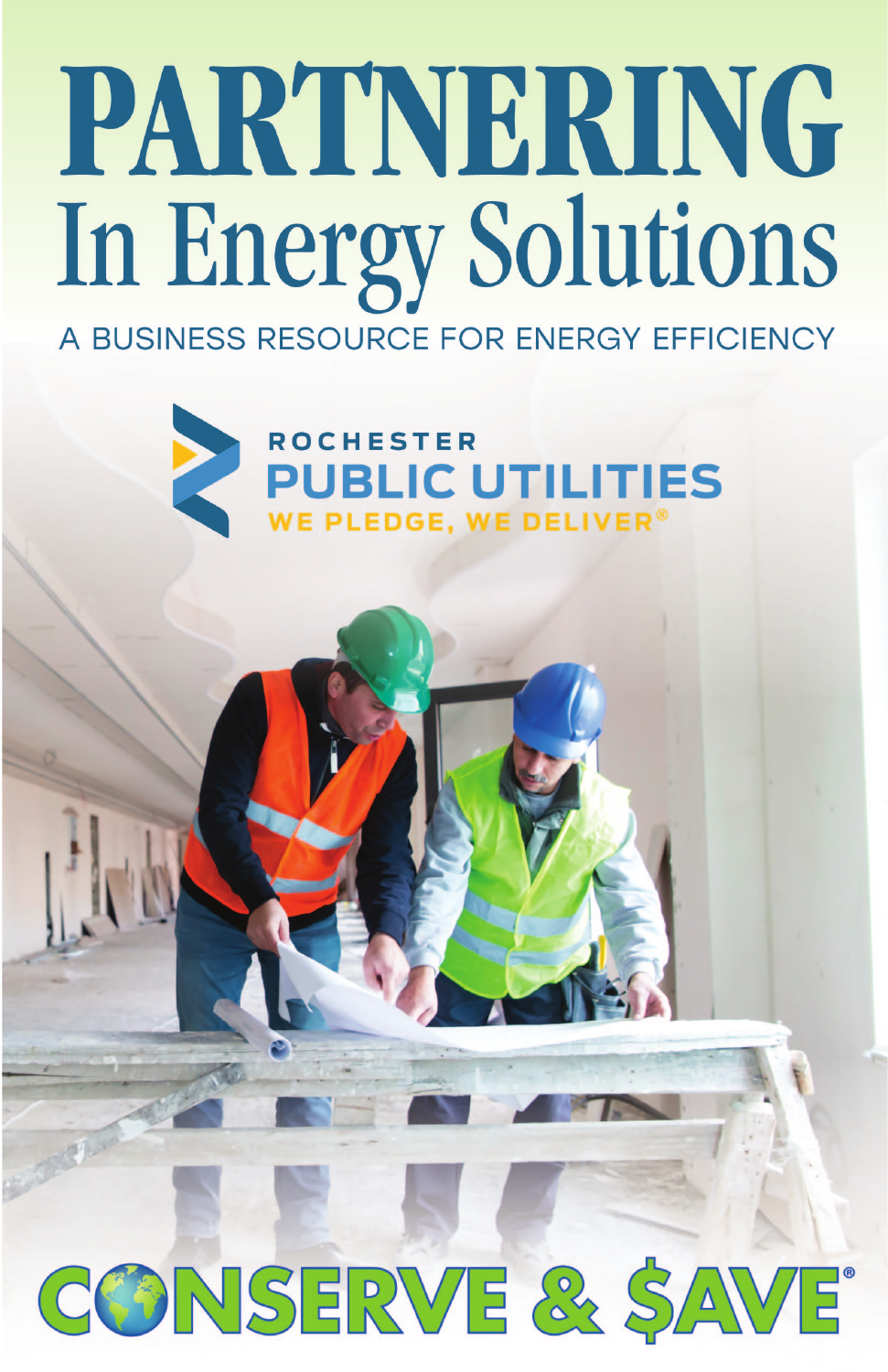## **How the Program Works**



### **1 Customer Interest**

The customer contacts an RPU Energy and Environmental Advisor at 507-280-1500 who will identify Energy Solutions Partners (ESPs) who can help them.

### **2 Pre-Construction Consultation or Walk-Through of Existing Facility**

For new construction, the ESP works with the customer to assess energy use and specify the installation of energy efficient equipment. For existing facilities, an estimate will be provided for an Energy Audit/Engineering Study.

### **3 Audit or Assessment**

Upon the customer's approval, the ESP completes the audit or assessment. If there is a charge, RPU provides a CONSERVE & SAVE® Energy Audit/Engineering Study Rebate. See application for complete terms and conditions.

### **4 Project Proposal**

The ESP provides the customer with the audit/assessment results that include an energy saving analysis and a proposal to complete any applicable improvement projects. The ESP ensures any equipment installations, if applicable, will be eligible for RPU's CONSERVE & SAVE® rebates and rebate amounts will be included in this proposal.

### **5 Financing**

If needed, Energy Efficiency Financing may be available to qualified customers through RPU. See the Financing Section of this brochure for detailed information.

### **6 Project Completion and Applying for Rebates**

Upon the customer's approval, the project is completed. For unfinanced amounts, the customer pays the ESP directly and the ESP assists the customer in completing and submitting any RPU CONSERVE & SAVE® rebate application(s). If the project is financed through RPU, the ESP will provide RPU with the final invoice(s) along with any CONSERVE & SAVE® rebate application(s).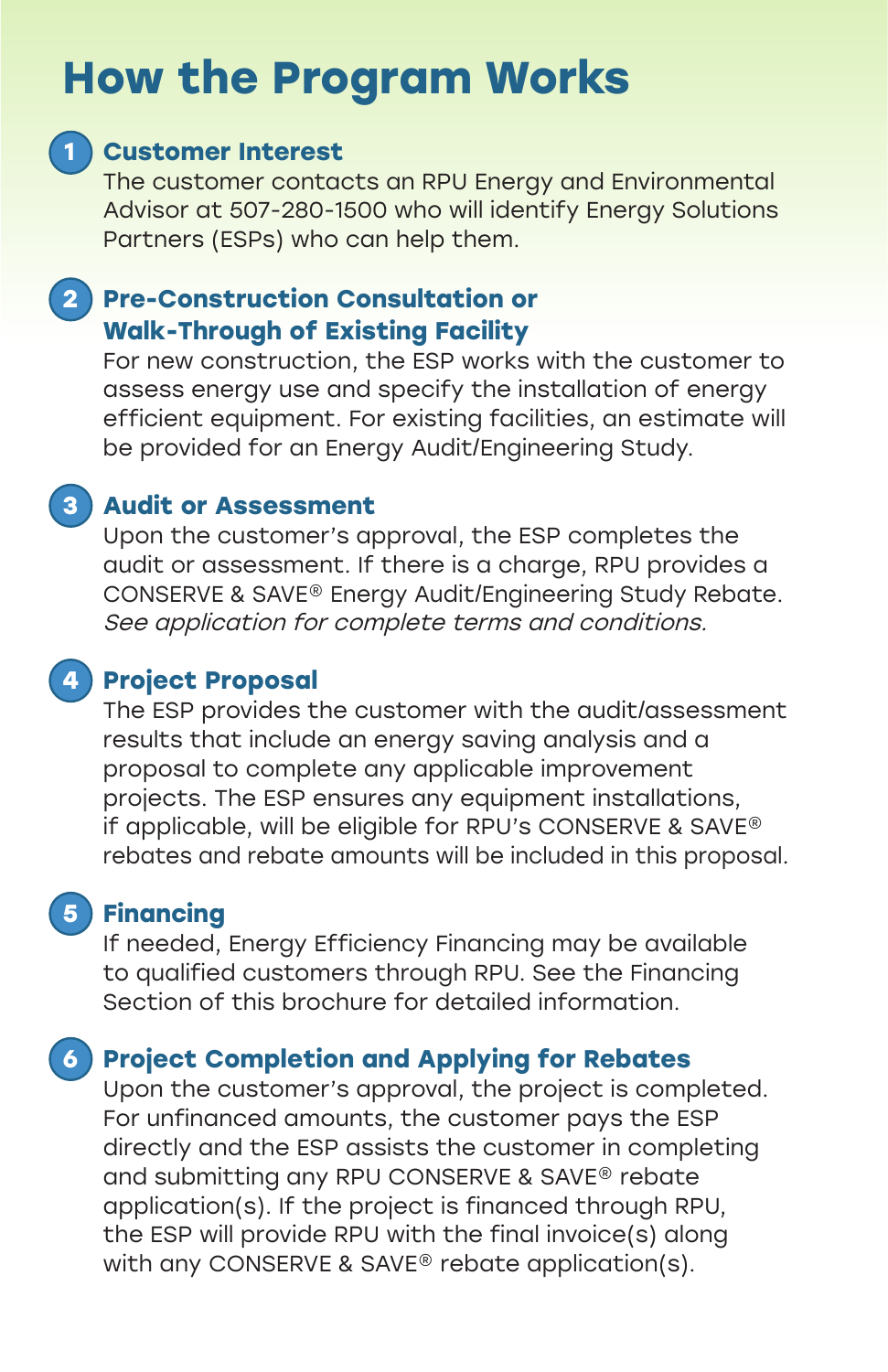# **Partnering in Energy Solutions**

Whether a business is retrofitting an existing facility or preparing for new construction, it is important to implement energy saving solutions and operate as efficiently as possible. Simply put, by reducing energy use, a business can save money and resources.

RPU designed **Partnering in Energy Solutions** to connect businesses with expert vendor resources, or Energy Solutions Partners (ESPs), in the following categories and service areas:

| <b>ESP Categories</b>                 | <b>ESP Service Areas</b>                                        |
|---------------------------------------|-----------------------------------------------------------------|
| Appliance Vendors                     | Design Engineering                                              |
| Architects                            | Facility Energy Audits & Targeted<br>Audits of Specific Systems |
| <b>Builders/Developers</b>            | Installation                                                    |
| Electricians                          | <b>Power System Corrections</b>                                 |
| Engineers                             | <b>Product Sales</b>                                            |
| <b>HVAC/Mechanical</b><br>Contractors | Retrocommissioning                                              |
| Lighting Vendors                      | Service or Repair                                               |

### **These ESPs will:**

- **•** Analyze current and future energy use and needs
- **•** Propose cost-cutting changes, as well as energy efficient upgrades to equipment
- **•** Provide payback analysis of suggested improvements
- **•** Assist with the purchase and/or implementation of suggested improvements
- **•** List and apply for all available RPU Conserve & Save® rebates
- **•** Assist with applying for RPU financing on your energy efficient project – 0% interest, up to \$25,000 for qualified customers

**If you are a contractor or vendor interested in becoming an ESP, contact an RPU Energy and Environmental Advisor at 507-280-1500.**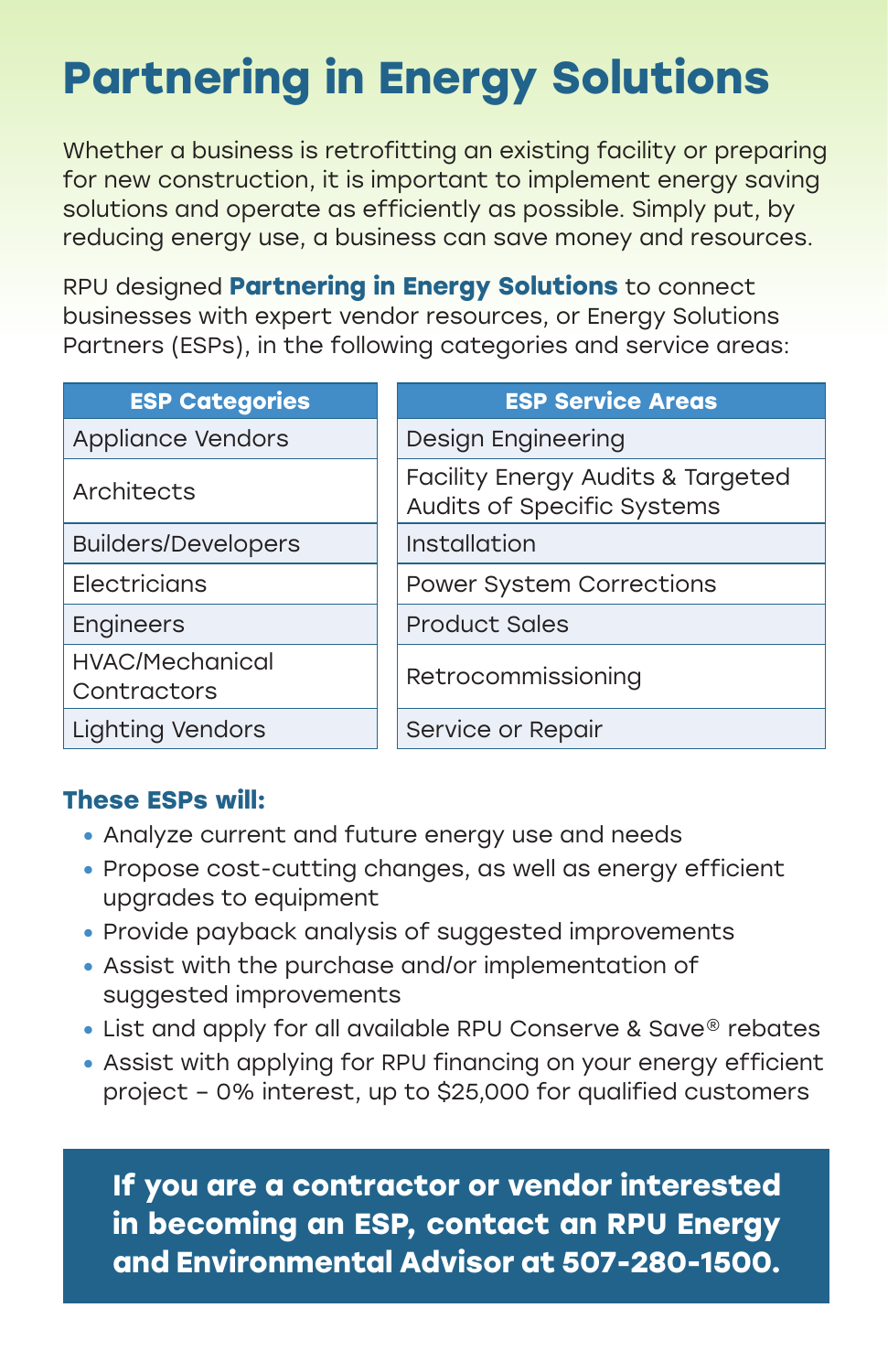# **How Financing Works**

### **1 Customer Interest**

Financing is available for qualified customers. Customers must contact an RPU Energy and Environmental Advisor at 507-280-1500 for pre-approval. Eligible projects must be completed by an ESP and qualify for a CONSERVE & SAVE® rebate.

### **2 Availability of Funds**

All financing is based on availability of funds. RPU informs the customer or ESP of the availability of financing funds. ESP submits required paperwork, documentation, and administration fee.

### **3 Project Pre-Inspection**

RPU performs a pre-inspection verification of the project. Financing funds will be held up to 90 days. If the project is not completed within those 90 days, funds may be released to other pending projects.

### **4 Project Completion**

Upon project completion, ESP submits final paperwork and the ESP's invoice(s) to RPU for payment on the financed amount. The ESP also submits the CONSERVE & SAVE® rebate application(s). The ESP invoices the customer for any unfinanced amounts.

### **5 Post-Inspection & Payments**

RPU performs a post-inspection verification of the project. RPU pays the ESP for the financed amount and the customer pays the ESP any remaining unfinanced balance. RPU pays the customer their rebate(s) as a credit to the financed amount. The customer begins repaying RPU the financed amount via their monthly utility bill.

Monthly payments for the financed amount are based on the total project amount: balances under \$5,000 are limited to 12 months and balances over \$5,001 are not to exceed 24 months. Maximum amount financed per project is \$25,000. No interest fee is required on the payment. An administration fee in the form of a check payable to RPU will be collected when the paperwork is submitted (\$300 for projects under \$5,000 and \$500 for projects \$5,001-\$25,000).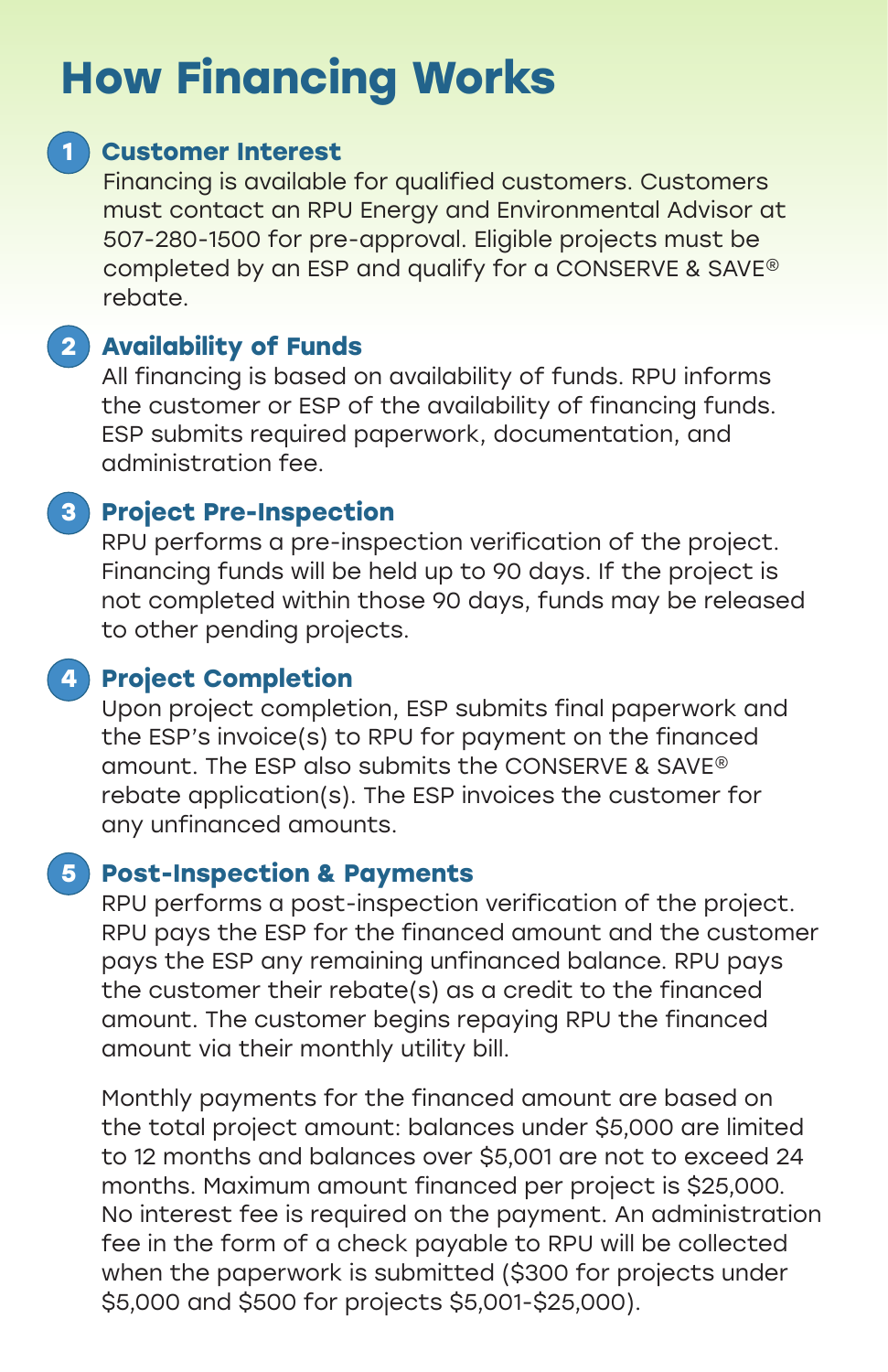# **Conserve & Save® Rebates**

Our CONSERVE & SAVE® rebates help offset the cost to improve the energy efficiency of businesses and ensure they get the most from their energy dollars.

For Partnering in Energy Solutions projects, the ESP ensures any equipment installations, if applicable, will be eligible for CONSERVE & SAVE® rebates and helps the customer submit applications.

In order for projects to be eligible for financing, they must be completed by an ESP and qualify for at least one CONSERVE & SAVE® rebate.

### **Rebates may include:**

- **•** Central Chillers
- **•** Compressed Air Equipment
- **•** Cooling Equipment
- **•** Food Service Equipment
- **•** Guest Room Energy Management Systems
- **•** Heat Pumps (Air Source, Ground Source, or Water Source)
- **•** Lighting
- **•** Motors
- **•** Refrigeration
- **•** Retrocommissioning
- **•** Variable Speed Drives
- **•** Custom Rebates are also available with pre-approval.

For a current list of rebates, visit www.rpu.org. You can also download applications that include qualifying efficiency requirements, rebate amounts, and complete terms and conditions.

### **Funding is limited, so apply today!**